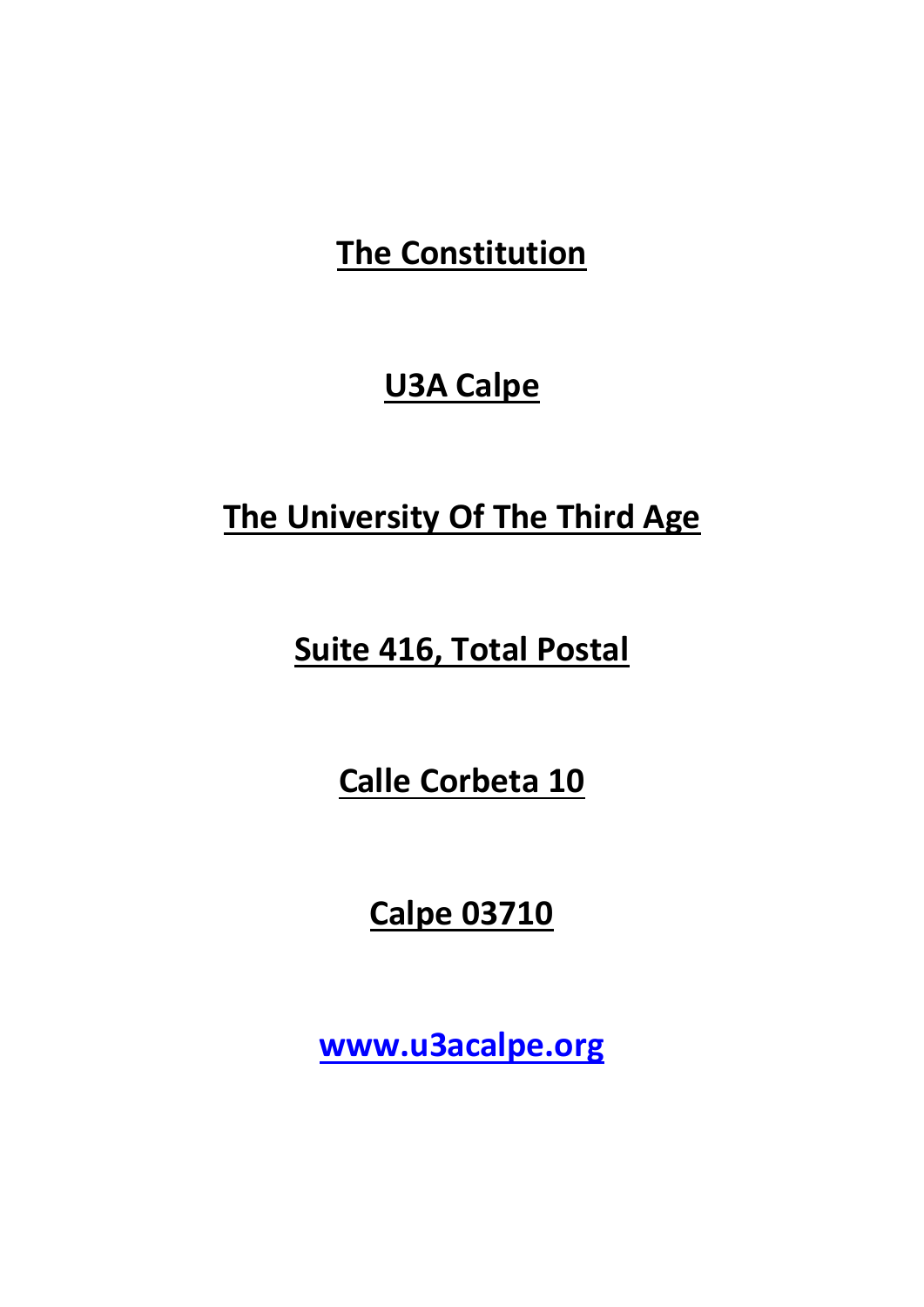# **The Statutes**

#### Chapter 1: Denomination, Address, Scope, Aims and Activities

#### Art: 1 Denomination

The Association known as the U3A de Levante in Calpe ( U3A Levante) is constituted for an indefinite period, an **ASSOCIATION** the provisions of the Statutory Law the "Ley Organica" 1/2002, of 22nd March, which regulates the **Right of Association,** under the protection provided in article 22 of the Spanish Constitution.

#### Art: 2 Legal Entity

The Association has its own legal identity with full authority to act to administer and to have assets and to fulfil the aims proposed.

#### Art: 3 Location and Area of Action

The Association establishes its social address in Calpe, Calle Pinarmar 1B C.P. 03710 Alicante.

The association will carry out its main activities within the Valencian Community.

#### Art: 4 Aims

The existence of this association has its aims:

- a) To facilitate, by means of a joint learning, the cultural and intellectual interests of its members.
- b) To improve the lives of its members by promoting and sharing the knowledge and experiences between them.
- c) To encourage members to develop their intellectual, cultural and social potential through formal activities and recreation.

All this by means of classes of diverse topics taught by the members of the Association to other Associate: These matters could be, as a declarative but none restrictive, example:

Spanish Language, History, photography, computer science, gardening, trips, bridge, yoga, meditation, art etc. but not limited to these subjects.

#### Art: 5 Activities

To realise the aims outlined in the previous article, the following activities will be developed: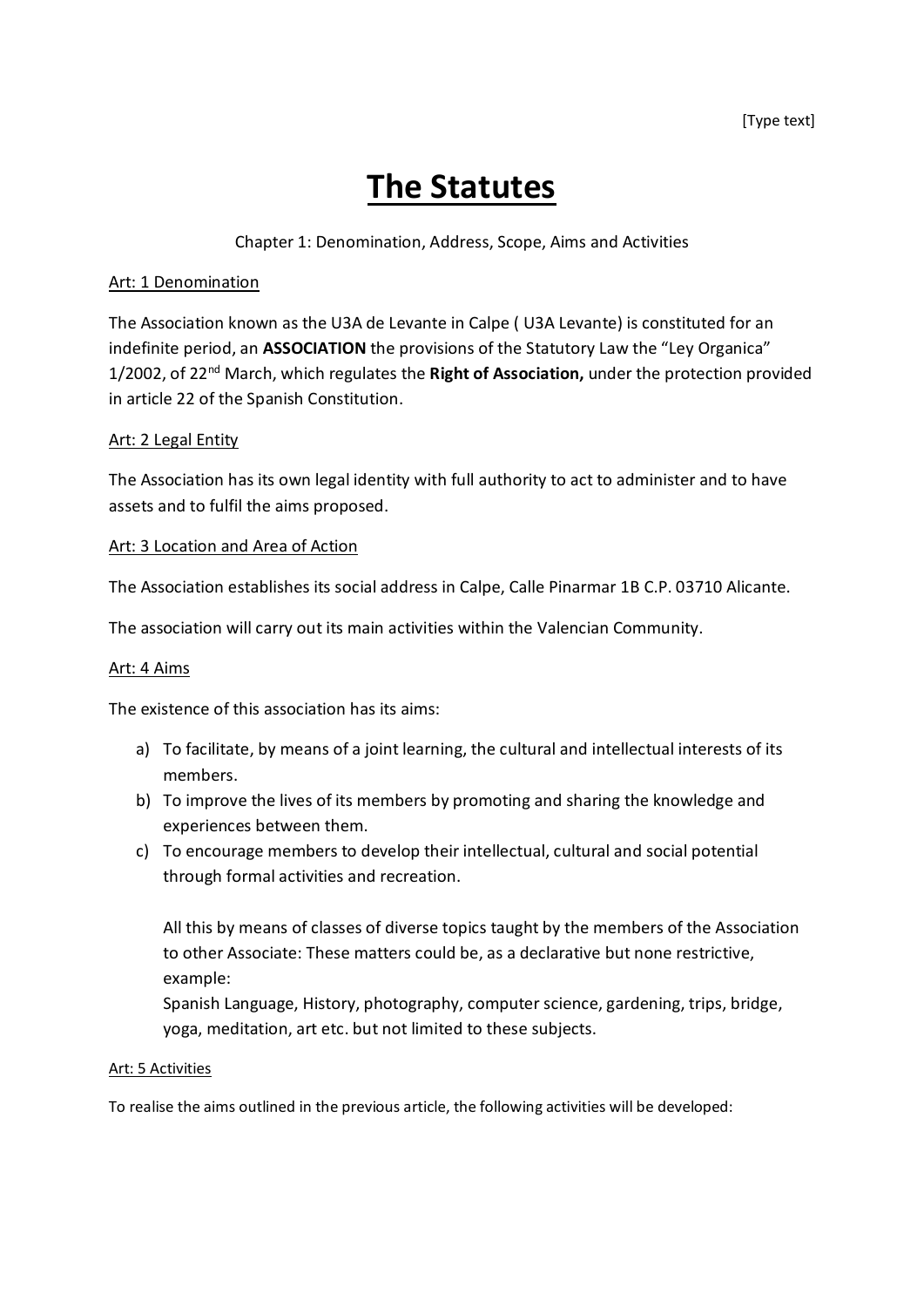- a) To organise several groups of interest.
- b) To establish contact and to make interchanges with other groups with similar aims.
- c) To obtain books and materials necessary to fulfill the aims.
- d) To carry out all types of activities that the law allows in order to better to fulfill the social objectives, such as meetings, cultural training groups, conferences, colloquia, excursions, trips and visits.
- e) To communicate between the members, to make publicity to attract more members.

#### **CHAPTER II. THE MEMBERSHIP**

#### Art: 6 Capacity

All physical and legal persons of their own free will and who have an interest in furthering the aims of the Association in accordance with the following principles:

- a) Physical persons with legal capacity and who are not subject to any legal condition which prevents them from exercising their rights.
- b) Minors of more than fourteen years of age must provide a written consent by a person authorized to do so.
- c) Legal entities, by prior arrangement by a competent authority.

They will have to present a request in writing to the Management Committee who will consider the application at its next meeting; if the applicant meets the statutory requirements, the Management Committee presentation cannot membership to the applicant.

Membership is not transferable.

#### Art: 7 Rights of Members

The rights of members are as follows:

- a) To participate in the activities of the Association and the management thereof to exercise the voting right; as well as to attend the General Assembly in agreement with the Statutes. A member of the executive must be of legal age and must have full legal capacity.
- b) Must be informed of the composition of the management committee of the Association, of its financial state and the development of its activity. They will be able to access this through elected representatives of the Association.
- c) To be heard prior to the adoption of disciplinary measures and to be informed about the cause for such measures, providing the justification for imposing a penality.
- d) To oppose the agreements or decisions taken by the General/Extraordinary Assembly and the Management Committee of the Association that members consider being in violation of the Law or the Statutes.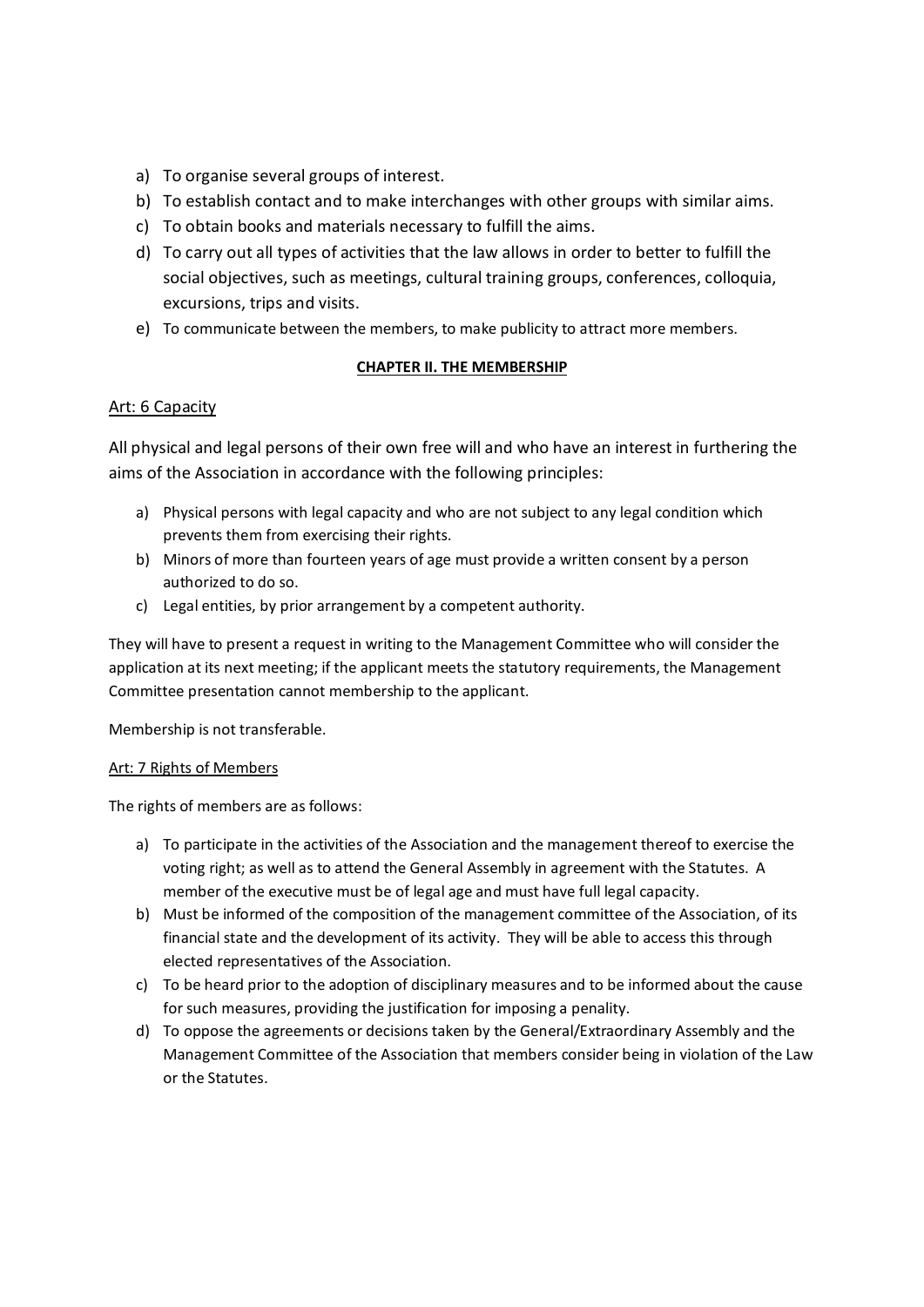#### Art: 8 Obligations of the Members

The duties of the members are:

- a) To share the purposes of the Association and to work together in achieving them.
- b) To pay the Membership fees, special taxes and other contributions that, in accordance with the Statutes, can correspond to each partner.
- c) To fulfill the rest of the obligations according to the Statutes.
- d) To submit to and fulfill the agreements validity adopted by the Association.

#### Art: 9 Reasons for resigning

Reasons for resigning from the association:

- a) By a member's decision to resign, communicated in writing to the Management Committee. The resigning member will be entitled to receive a portion of the initial initiation fee and a portion of any other financial contributions but not a portion of the Association's tangible assets and whenever the patrimonial reduction does not damage third parties.
- b) Not paying the fixed membership fees, for a period of nine months after they are due.

#### Art: 10 Sanctioning Fines

A member will be dismissed when they commit acts that make them unworthy to continue belonging to it. It will be presumed that this type of act exists:

- a) When a member deliberately prevents or sets up obstacles to the fulfillment of the social aims.
- b) When a member deliberately in anyway prevents the working of the Management Committee of the Association.

In any case to effect a forced resignation or dismissal it will be necessary to open a disciplinary file that includes a hearing of the affected member.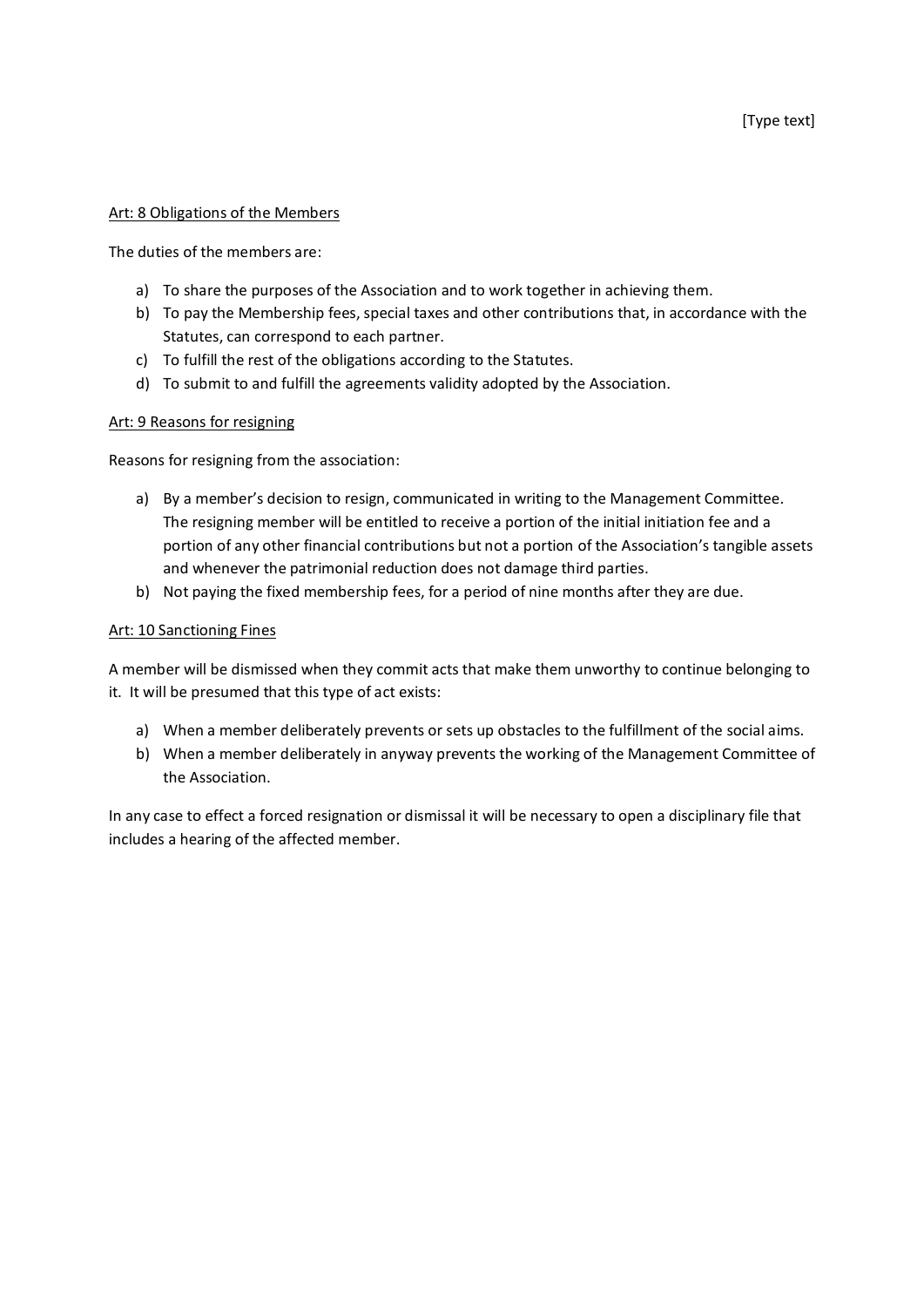## **Chapter III. The Government Body**

#### Art: 11 The General Assembly (General Meeting)

The General Assembly is the supreme body of the association, where members belong by irrevocable right and in absolute equality, where a body adopts its agreements by the principle of majority or of internal democracy.

All the members will be subject to the agreements of the General Assembly, including those not present, those opposing and those present, but having abstained.

#### Art: 12 Meetings of the Assembly

The General Assembly will meet in ordinary session as a minimum once a year, in November.

The General Assembly will meet in extraordinary session whenever it is necessary, if requested by a minimum of ten per cent of the total membership.

#### Art: 13 Convocation of General/Extraordinary Meetings

The convocation of the General Assemblies, not only ordinary but also extraordinary, will be made in writing. The announcements of the convocation will be made in the customary places fifteen days prior to the meeting. Whenever it is possible members are notified individually. The notification indicates the day, the hour and the place of the meeting, as well as the agenda.

The meetings of the General Assembly will be presided by the President and the Secretary.

The Secretary will write up the minutes of each meeting and these will reflect a summary of the deliberations, the text in the agreements that have been adopted and the numerical result of the voting. At the beginning of each General Meeting or Assembly, the minutes of the previous meeting will be read in order that they may be approved or not.

### Art: 14 Competencies and validity of the agreements

The General/Extraordinary Meetings will be validly constituted in the first call with the attendance of a minimum of a third of the members present or represented by proxy; and in a second call, whatever the number present will begin half an hour after first call and in the same place.

In the meetings of the General Assembly, each member has a vote.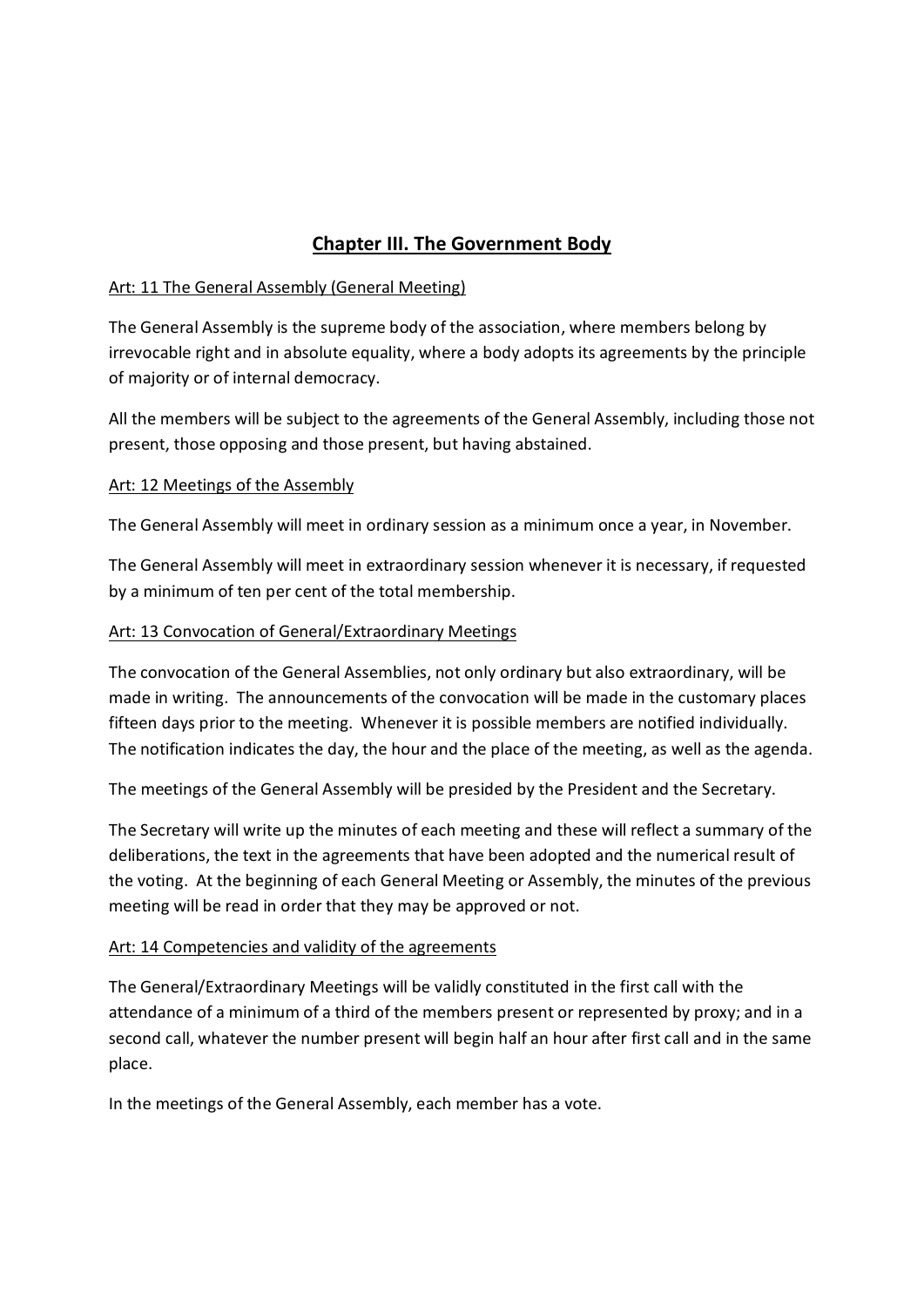The competencies of the General Assembly are:

- a) To approve, in its case, the management of the organisation.
- b) To examine and to approve or to reject the annual budgets of income and expenses, as well as the Annual Report of activities.
- c) To establish the main activities that allow the Association to fulfil its aims.
- d) To dispose all the directed measures to guarantee the democratic operation of the Association.
- e) To fix the ordinary or extraordinary membership fees.
- f) To elect and to dismiss the committee members of the organisation.
- g) Expulsion of members, as proposed by the Management Committee.
- h) Constitution of federations and integration in them.
- i) Request of declaration of public utility.
- j) Dissolution of the Association.
- k) Modification of statutes.
- l) Disposal and selling of assets.
- m) To decide the remuneration of the members of the Management Committee, that will have to appear in the annual accounts approved in Assembly.

Decisions or agreements will be taken by simple majority of votes by those present or by proxy, when the affirmative votes surpass the negative vote. However, agreements or decisions with respect to dissolving the Association, modifying the Statutes, disposing of or selling the assets and remunerating members of the Management Committee will require a qualified majority (quorum) of those present or represented by proxy when there is a majority in favour of such an action.

## **Chapter IV. The Management Committee**

#### Art: 15 Composition of the Management Committee

The Association will be governed, administered and represented by a Management Committee comprising the President, Vice‐President, Secretary, Treasurer and a minimum of two committee members (vocals).

The election of the members of the Management Committee will be chosen by free and secret vote by the members of the General Meeting. The candidacies for President, Vice‐President, Secretary, Treasurer and at least two other Committee members (vocals) will be open, that is to say, any member may be a candidate for office, if of legal age, in full use of the civil rights and is not otherwise disqualified under existing laws. The vocals, a minimum of two, receiving the largest number of votes will be elected.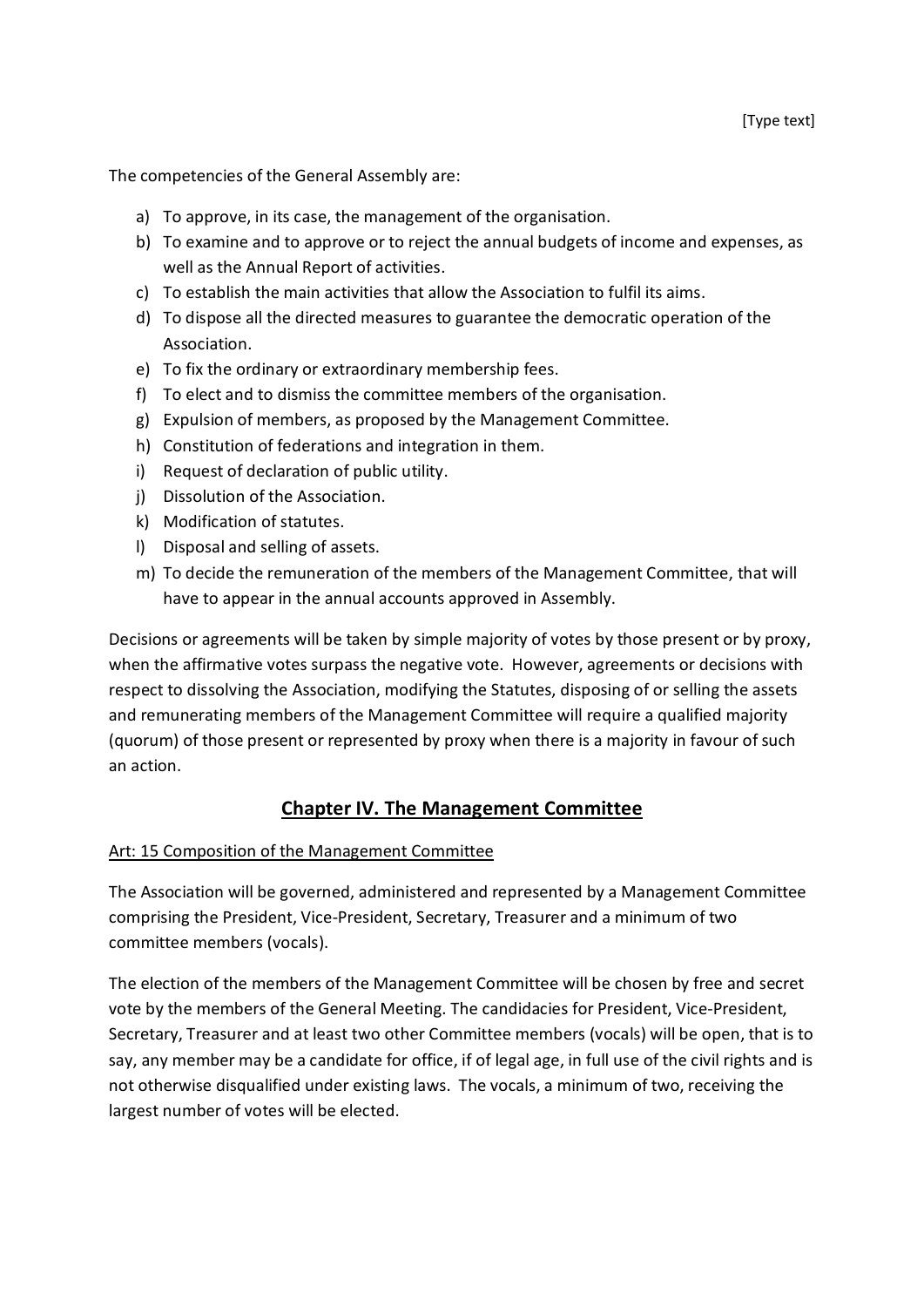The position of President, Vice-President, Secretary and Treasurer must be held by different people.

The positions of the Management Committee that are remunerated are: none.

### Art: 16 Duration of the Mandate of the Management Committee

The members of the Management Committee, will discharge their duties during the period of one year and may be re‐elected indefinitely.

Relinquishing an elected position before the prescribed term expires for reasons of:

- a) Voluntary retirement by means of a written application in which the reasons for retirement are:
- b) Ill health that incapacitates the office holder.
- c) Resigning as a member of the Association.
- d) Penalty imposed by committing an error of his/her duty.

The vacancies that take place in the Management Committee will be filled in the first General Assembly following the vacancy. However, the Management Committee may appoint provisionally, until the next General Assembly, a member of the Association to fill the vacant position.

### Art: 17 Competencies of the Management Committee

The Management Committee has the following faculties:

- a) To represent the Association and to carry out the direction and the administration to the full extent permitted by the law and to carry out the decisions taken by the General Assembly and in agreement with the general norms, instructions and directives that this General Assembly establishes.
- b) To decide or agree upon presentations or appearances before government and other public agencies, in the pursuit of all types of legitimate activities and to provide adequate resources for this purpose.
- c) On admission of new members, updating the membership list.
- d) To propose to the General Assembly the amount of fees/dues that the members of the Association must pay.
- e) To convoke the General/Extraordinary Assemblies and to ensure that the agreements that are adopted there, are fulfilled. Especially where it refers to the agreements of modifications to the Statutes, the contents of which must be forwarded in writing to the Registry of Associations within a month from the date of meeting of the summoned Assembly.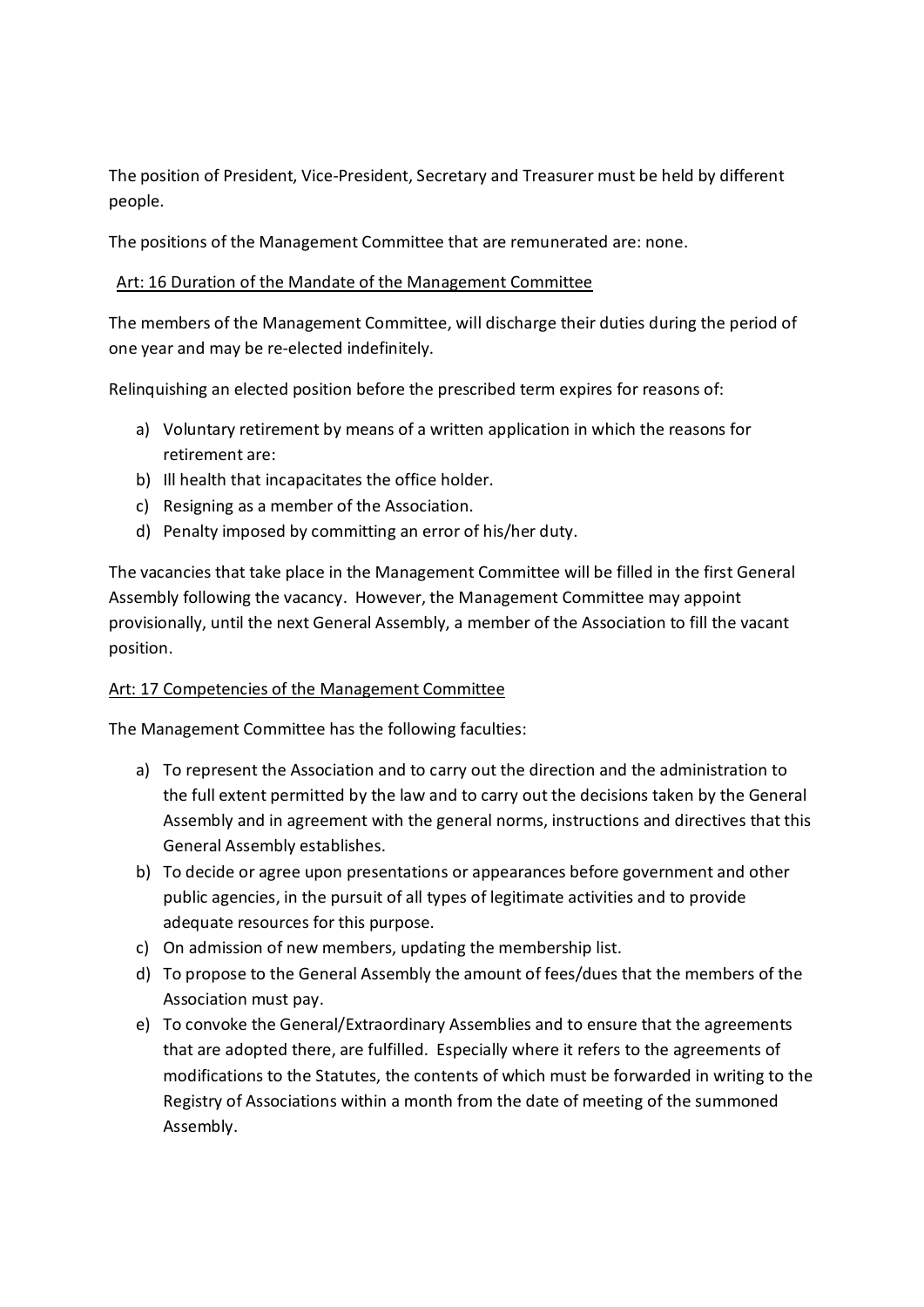- f) To present a financial statement (incomes and expenditures) for the current year for approval at the Annual General Meeting and to prepare and propose a budget for the following year.
- g) To take an accounting according to the specific norms that allows to obtain the faithful image of the patrimony, the result and the financial situation of the organisation.
- h) To carry out the inventory of the assets of the Association.
- i) To prepare and propose an annual memorandum of activities for approval by the General Assembly.
- j) To resolve provisionally any case not foreseen in the present Statutes and to give account of it in the first subsequent General Assembly.
- k) To name and dismiss honorary members and any partners collaborating with the Association. Such members and partners will not enjoy the privileges as per Art: 21 and related articles, but they will be shown in the membership register in their honorary capacity and will not be obliged to pay the membership dues.
- l) Any other faculty not specifically attributed to the General Assembly in those statutes.

#### Art: 18 Meetings of the Management Committee

The Management Committee, called by the President or the person who replaces him, will meet in ordinary session with the regularity that their members decide, at minimum every six months. It would meet in extraordinary session if a third of its members request it.

The representation organ will be validly constituted with previous notification and a quorum of half plus one of its members.

The members of the Management Committee are obliged to attend all the meetings that are called except when excused by just cause. In any case, the President and the Secretary or their substitutes are required to be present.

The Management Committee agreements will be adopted by simple majority of the participants. In the case of a tie vote, the President will cast the decisive vote. The decision of the Management Committee will be recorded in the Book of Minutes. At the beginning of each meeting the Minutes of the previous session will be read, corrected if necessary and approved.

#### Art: 19 The President

The President of the Association will also be President of the Management Committee.

The functions of the President are as follows:

a) Directing and legally representing the Association, by delegation of the General Assembly and the Management Committee.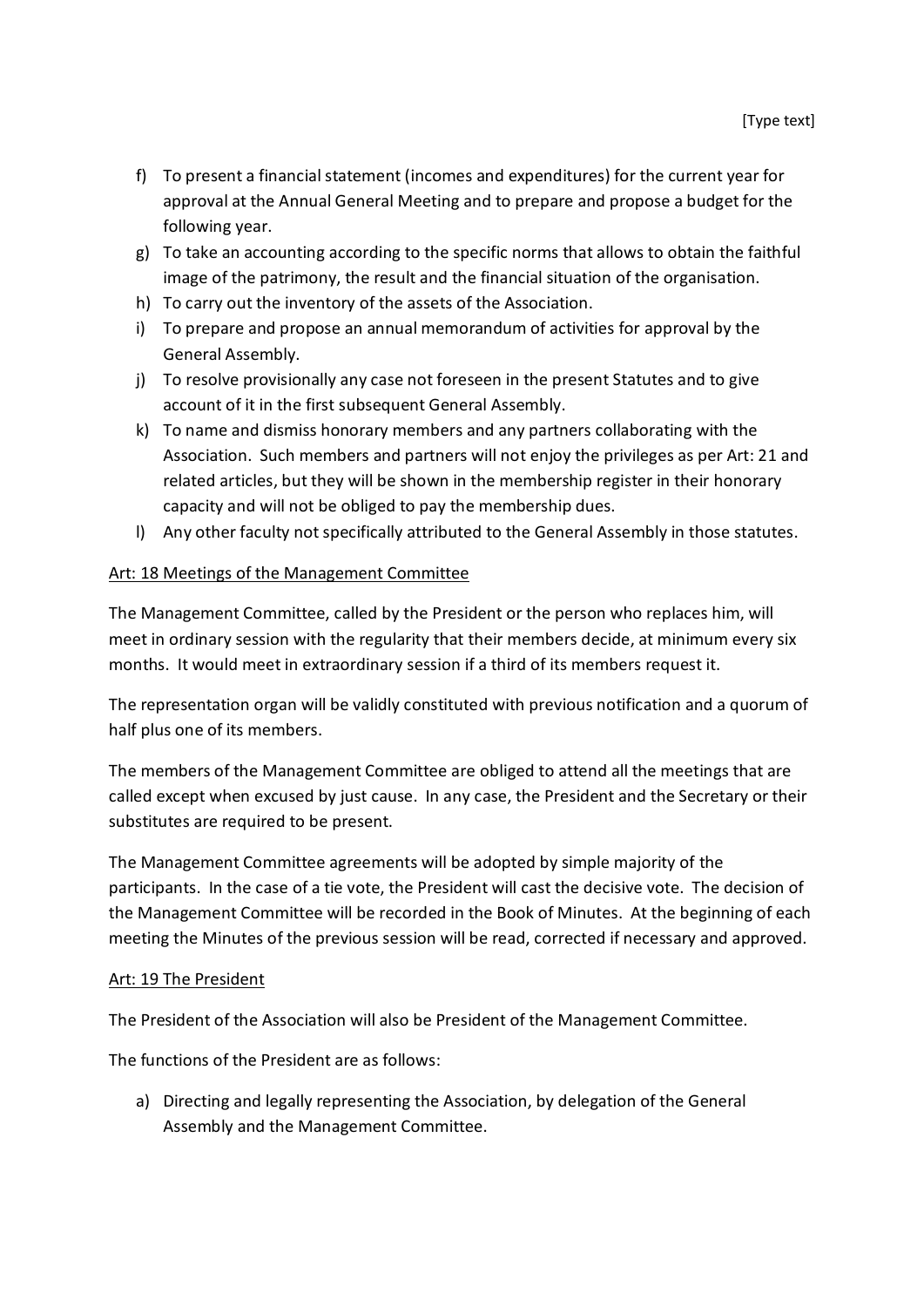- b) Presiding over and directing the discussion of the General/Extraordinary meetings and the Management Committee.
- c) Calling General Assembly/Extraordinary Meetings and the Management Committee.
- d) Signing and certifying the records produced by the Secretary of the Association.
- e) Discharging responsibilities assigned to him/her by the General Assembly or the Management Committee.

The President will be replaced in case of absence or illness, by the Vice President or the longest serving member of the Management Committee.

### Art: 20 The Treasurer

The Treasurer will safeguard and control the resources of the Association, as well as prepare an annual budget, maintain and balance the accounts, in order to present them to the Management Committee, as stipulated in Article 17 of the Statutes. He/she will sign receipts, membership fees and other financial documents. He/she will pay the invoices approved by the Management Committee, which will be reviewed and signed by the President. Article 25 pertains to expending funds.

#### Art: 21 The Secretary

The secretary must maintain the records of the Association, write up and sign the Minutes of the Annual General Meeting and Management Committee, to write up and authorise the certifications that must be issued, as well as maintain the membership register.

## **Chapter V. The Financial Regime**

### Art: 22 Initiation and Financial Resources

The initial assets of this Association are five hundred (500.00) Euros.

The annual budget will be approved every year in the Annual General Meeting.

The financial resources of the Association will be raised from:

- a) Membership fees fixed at the Annual General Meeting.
- b) Official or private grants.
- c) Donations, inheritances and or bequests.
- d) Income from assets or other resources.

#### Art: 23 Profit from Association activities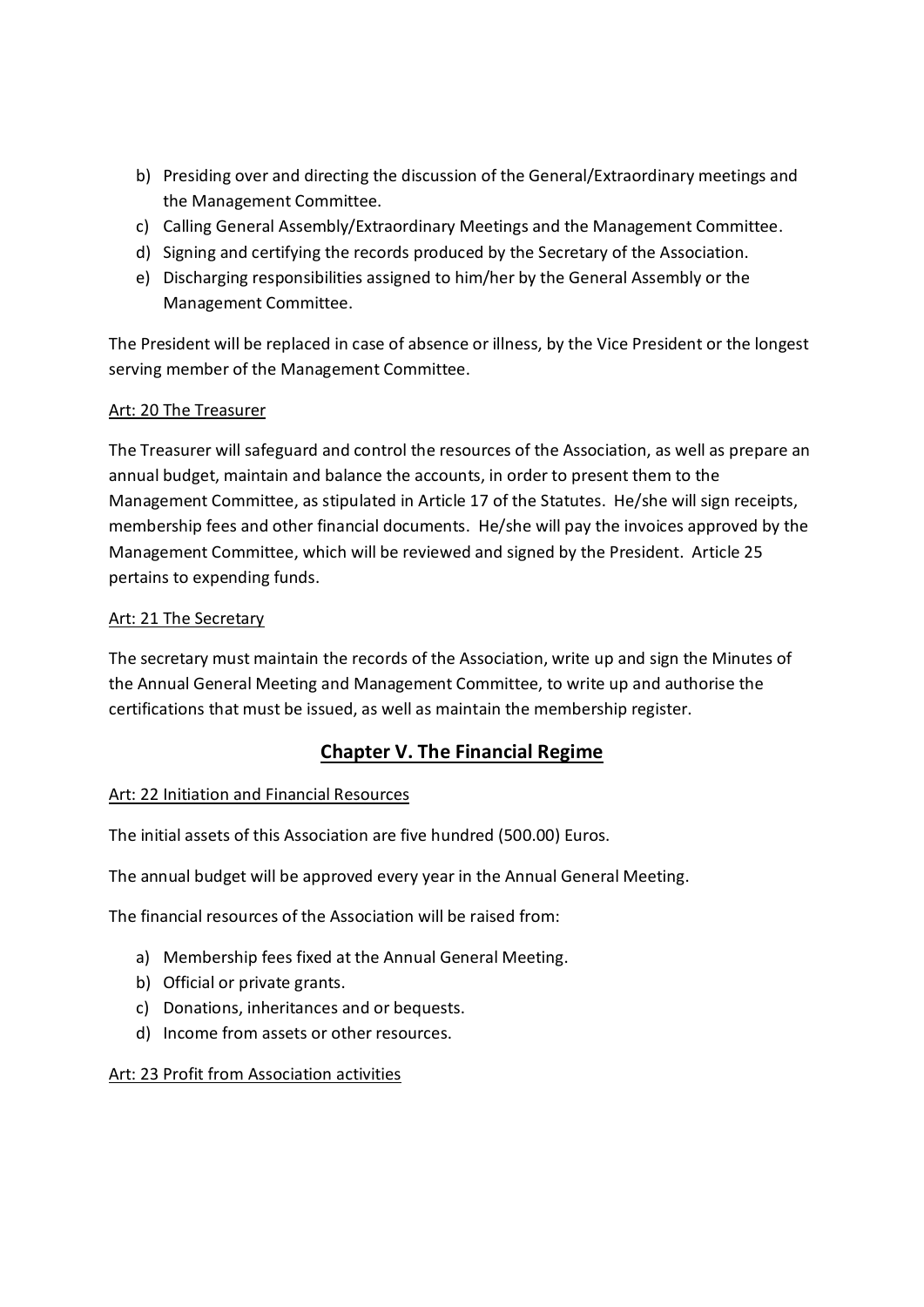Activities yielding income, including services rendered by the Association, will be used exclusively to support the goals of the Association. In no case should association funds be distributed to Committee members, to members of the Association, their relatives or to other physical or legal entities with an interest in making a profit.

#### Art: 24 Membership fees

All the members of the Association are obliged to support it financially, by means of membership fees or special contributions, in a manner and in a proportion proposed by the Management Committee approved by the General Committee and approved by the Annual General Meeting.

The General Assembly may establish monthly entrance fees, periodic membership fees and extraordinary membership fees.

The financial year will close on  $31<sup>st</sup>$  December each year, which is why the first financial year will only be of nine (9) months.

An application to open current or savings accounts in the name of the Association are to be made by the President, the Vice-President, the Treasurer and the Secretary.

To access funds in the Association's bank accounts, two of the four signatures opening the account will be required, of which one must be of the President or Treasurer.

## **Chapter VI Dissolution of the Association**

### Art: 26 Causes of Dissolution and deliverance of the remaining part.

The Association may be dissolved:

- a) If a General Assembly is specifically called for this purpose and with a favourable vote of more than half of members present or by proxy votes
- b) By reasons determined in Article 39 of the Civil Code.
- c) By judicial sentence.

#### Art: 27 Liquidation

Once the dissolution of the Association has been decided and approved, the period of liquidation begins, during which time the organisation continues to retain its legal status.

The members of the Management Committee present at a General Assembly when the decision to dissolve the Association is taken, in effect become the liquidators, unless the General Assembly, or a court order designates others to effect the dissolution.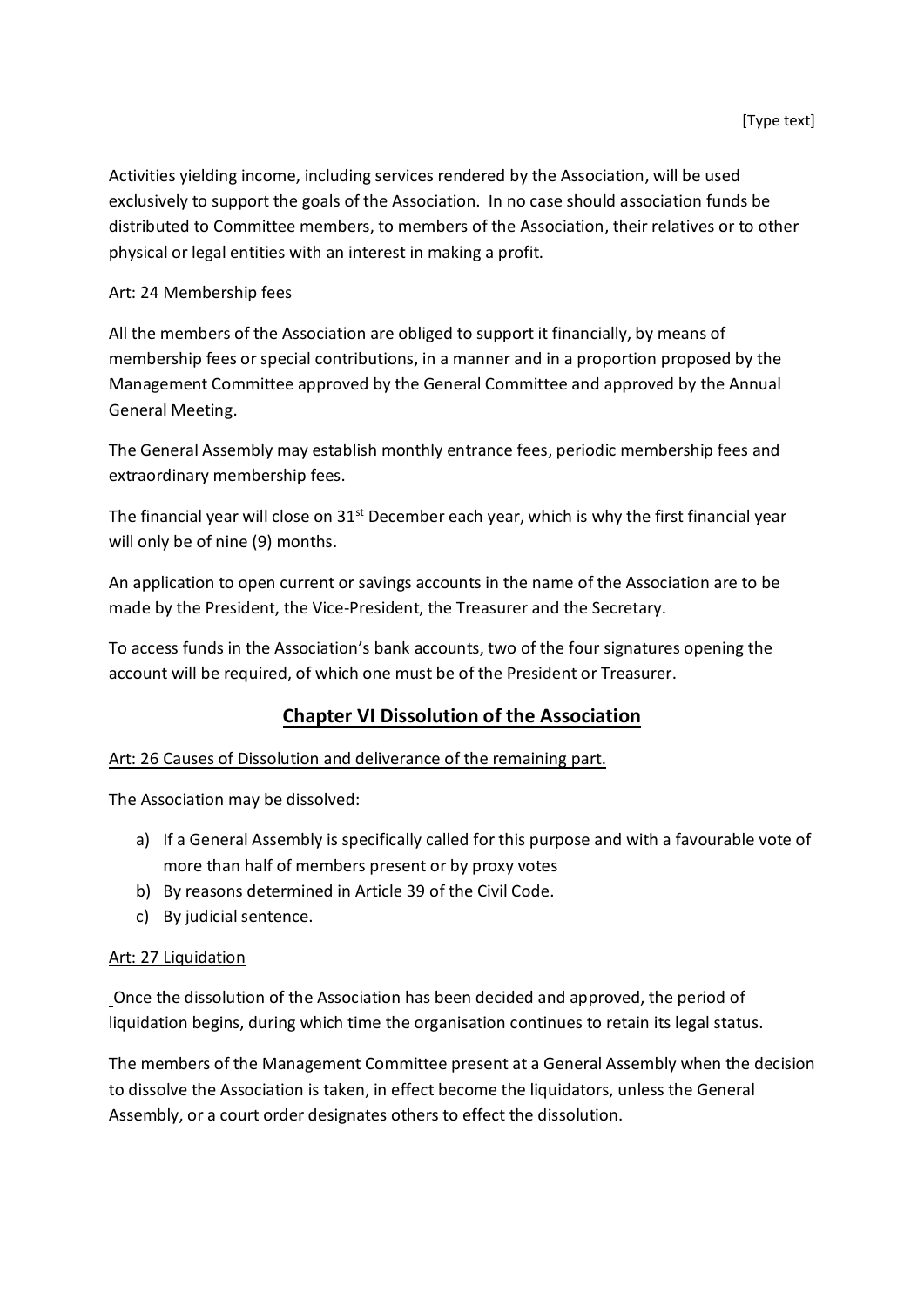The liquidators:

- a) To guard the integrity of the assets of the Association.
- b) To settle any outstanding financial commitments and any new ones so specified to dissolve the Association.
- c) To collect any credits the Association may have.
- d) To liquidate the assets and pay any outstanding debts.
- e) To distribute any remaining tangible assets of the Association in accordance with the aims as outlined in the Statutes.
- f) To apply for the cancellation of the Association in the corresponding Registry of Associations.

In case of insolvency of the Association, the Management Committee or the liquidators appointed to carry out the dissolution of the Association, will have to apply for liquidation before the relevant court.

Any surplus funds will be donated to an organisation whose aims coincide with the not for profit character of the organisation, in this case specifically the Civiv Centre of Third Age of Calpe.

Members of the Association are not personally responsible for any debts incurred by the Association.

Members of the Management Committee and members of the Association, or any other persons who have been designated to act in name and representation of the Association, will be held responsible by the Association for any damages or debts incurred by deliberate, guilty and negligent acts.

## **Chapter VII.‐ Resolution of Conflicts**

#### Art: Resolution of Conflicts.

In accordance with the stipulation contained within Article 40 of the statutory law "Ley Organica 1/2002", of 22<sup>nd</sup> of March, which regulates the Right of Association, any court actions arising from any legal actions taken by or against the Association or from its internal operations will be resolved by the relevant Civil Court.

Agreements and activities of the Association could be opposed by any member of the Association with a legitimate interest. The member will be able to oppose any agreements and activities of the Association that they consider in violation of the Statutes, within forty days from the date of adoption of such, urging a correction, cancellation, a preventive suspension, or by following a procedure established in the Law of Civil Judgment.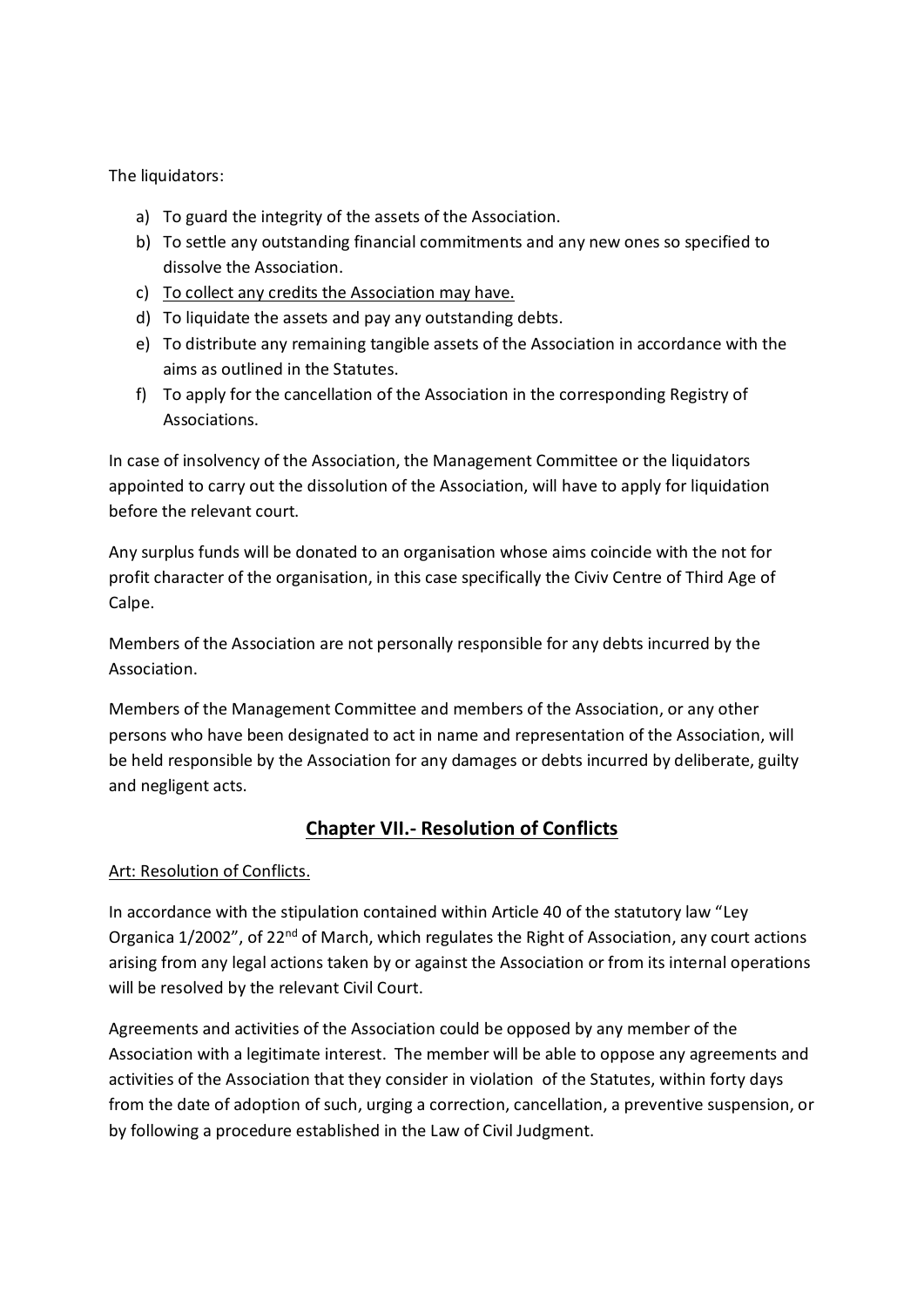Despite the forgoing, conflicts of extrajudicial form can also be resolved by means of arbitration, though a procedure regulated by Law 36/1,988 of  $5<sup>th</sup>$  December of Arbitration and with subject in any case, to the essential principles of audience, contradiction and equality between the parts.

## **Additional Disposition**

In matters or issues not covered by the Statutes or in agreements or decisions officially adopted at General/Extraordinary Assemblies or by Management Committee, such matters will fall under the Statutory Law, the "Ley 1/2002" of 22<sup>nd</sup> March and related regulations which determine the Right of Association and complementary dispositions, will apply.

Calpe, at the first day of April of 2003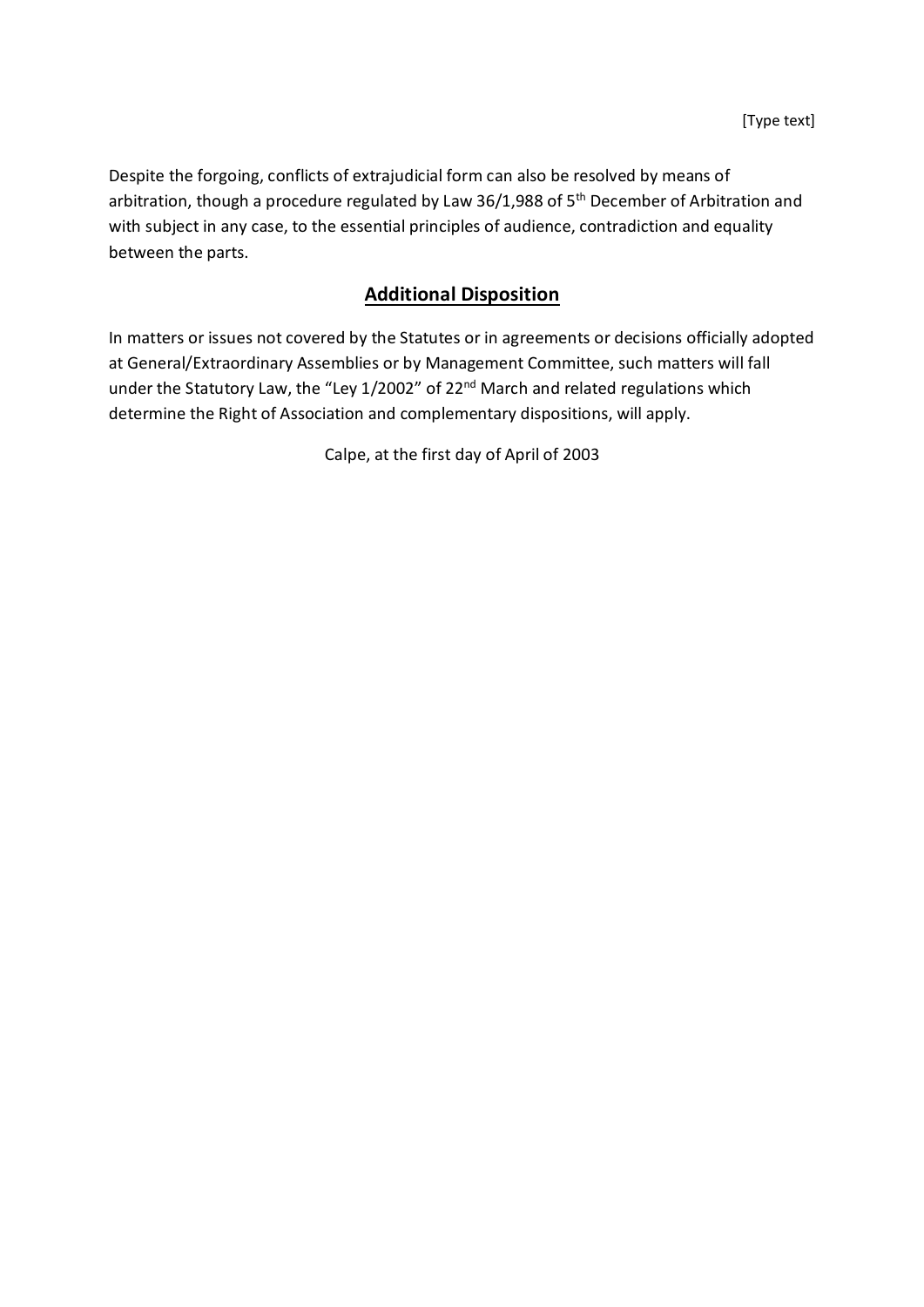Diligence: The Statutes of the Association denominated "U3A De LEVANTE EN CALPE (U3A LEVANTE)" of CALPE, have been registered by the General Director of Justice of the "Conselleria de Justica y Administraciones Publicas" in the Registry of Associations of the Valencian Generalitat, Territorial Unit of Alicante, with number CV‐01‐035911‐A of date 29th AUGUST OF 2003.

Alicante, 10<sup>th</sup> of October 2003

## TERRITORIAL DIRECTOR OF JUSTICE AND PUBLIC ADMINISTRATIONS

Manuel Cerdan Pardo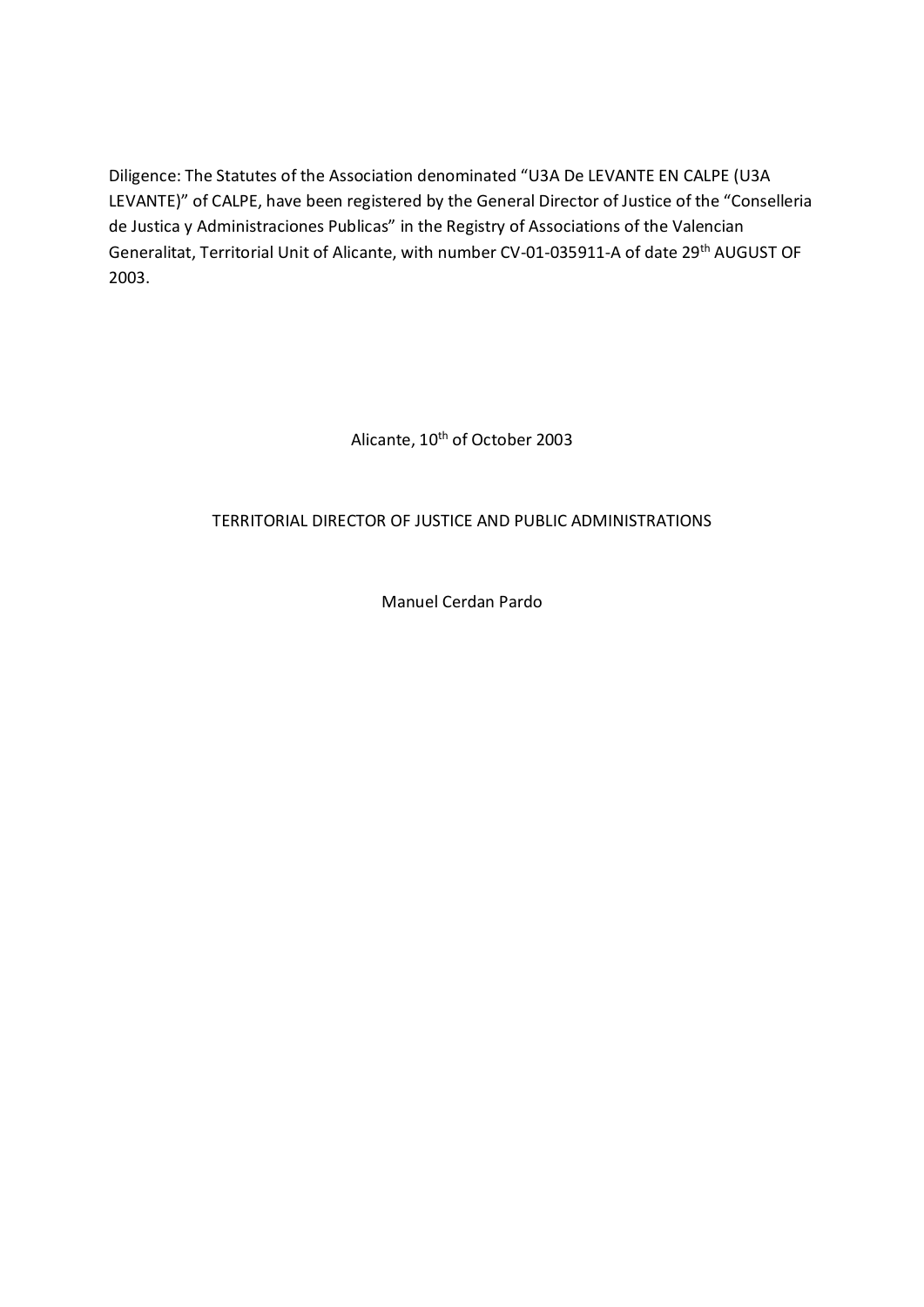## **Addendum**

## **Policy Changes and Ammendments Implemented by the 2009/210 Committee**

19/10/2009: Any U3A member with a grievance or query may be invited to discuss it with the committee in private with the committee's prior approval.

A notice board will be provided, for members to advertise events which are not U3A events, which may be of interest to members. (Strictly no business cards).

Committee Members do not all need to sit on the stage, nor are reports needed from all office‐ holders at every meeting. Thus freeing up more time for speakers/demonstrations, etc.

03/11/2009: Financial reports only need to be produced at the AGM not every meeting.

01/12/2009: The Group Leaders "Thank You" meal will not include partners, although these will be welcome to attend if they pay for themselves.

12/01/2010: If one or more free places are available on trips organised by the Travel Team they should be given to those who lead the trip.

02/02/2010: The Travel Team have decided that small amounts of cash/and or deposits for trips will in future be collected at the monthly meetings, instead of having to be taken individually to the bank.

04/05/2010: In future a 50 Euro returnable deposit will be required when borrowing baby-loan equipment, to ensure its safe return, in good condition.

01/06/2010: In future Group Leaders can designate their group as a "Red-Star" group, which is open to members of other U3A Groups as well as to the Calpe members. This to be decided by individual group‐leaders and is indicated on the groups lists and website.

If the purchasing of necessary equipment is hampering the setting up/development of a new group, the item[s] may be purchased from U3A funds. [with the Committees prior approval]

02/09/2010: It was agreed that an external auditor should be appointed to examine/approve the figures of the General Account and the Travel Account.

05/10/2010: Trips will be thrown open to members of other U3A Groups, one month after first being advertised to our own members.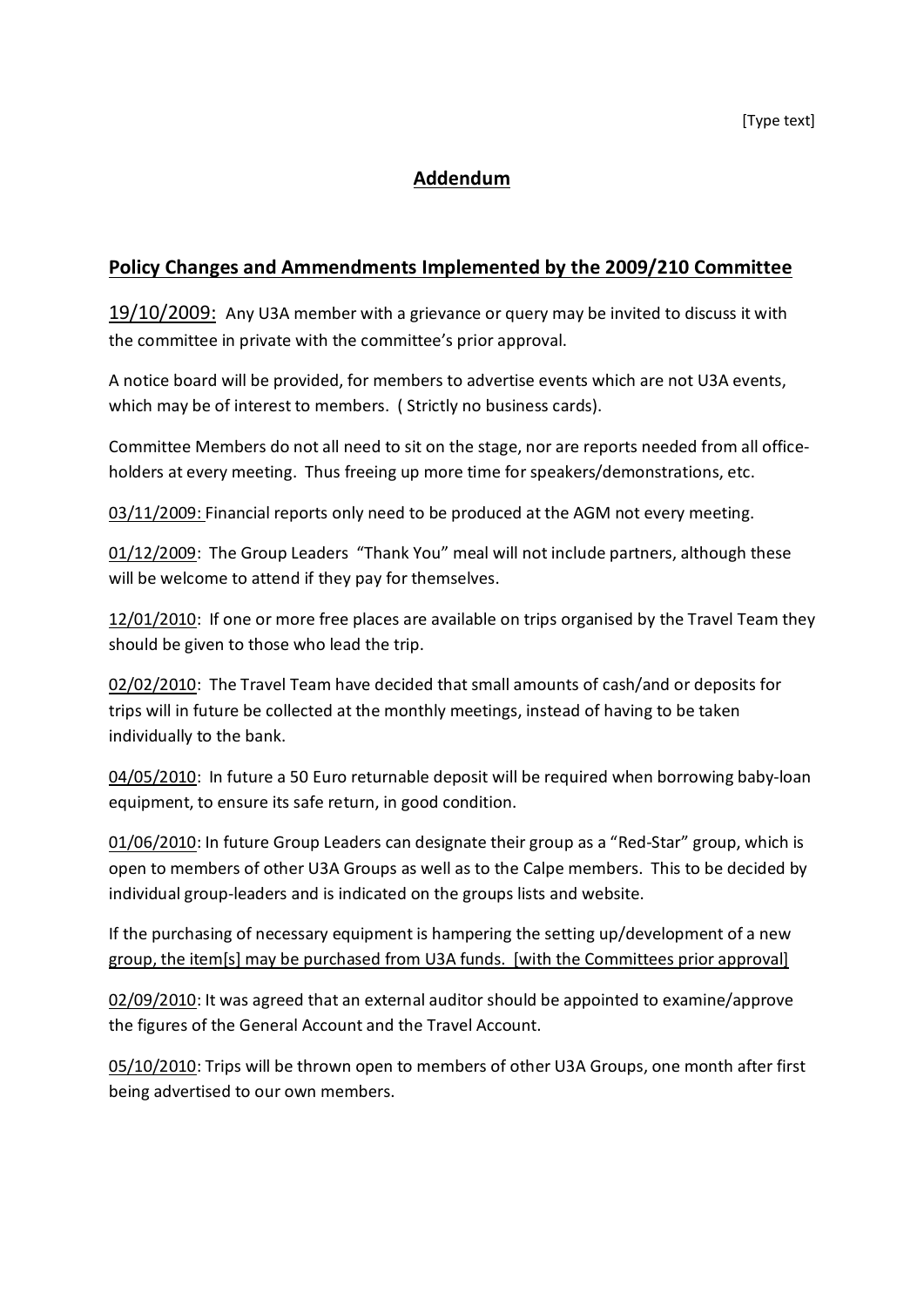02/11/2010: Small Christmas gifts will be purchased for some of the Casa de Cultura staff, and will be presented to them by Mary Anderton and Peter Hardcastle.

## **Policy Changes/Amendments Made By The 2010/2011 Committee.**

15/11/2010: Subscriptions should remain at 6 Euros for the next year but economies should be made. E.G. In spending on social events, ADL/website provision etc.

30/11/2010: The Newsletter will appear on the website one week after the General Meeting. Also that non‐commercial advertisements and events could be placed in the Newsletter.

04/01/2011: The amount allocated for a speaker from outside Calpe U3A will be up to 30 Euros only and 10 Euros for a Calpe U3A member.

 $04/01/2011$ : The amount of 25 – 30 Euros should be allocated to buy a drink for each Committee Member.

01/02/2011: Donations would not be made for deceased members (except maybe for one or two founding members) but details of funeral arrangements etc would be put on the website and in the Newsletter if the family requested it.

01/02/2011: E-Mails which sometimes lead to policy changes and 'rulings' to be sent to the Secretary for keeping on file in hard copy.

01/02/2011: Correspondence over 15 months old could be destroyed although minutes would be retained.

01/02/2011: Only selected Committee Members would receive the membership lisy every month.

01/02/2011: A new membership form has been designed asking members' permission to hold their personal data and to send e‐mails to them.

05/04/2011: A 'Helping Hands' list has been drawn up for helpers who do not want to be fulltime Committee Members.

31/05/2011: Apologies for absence will be read out for Committee Members only.

30/08/2011: None.

11/10/2011: Retiring Committee Members will receive a small gift of wine or chocolates to the value of around 10 Euros.

25/10/2011: None.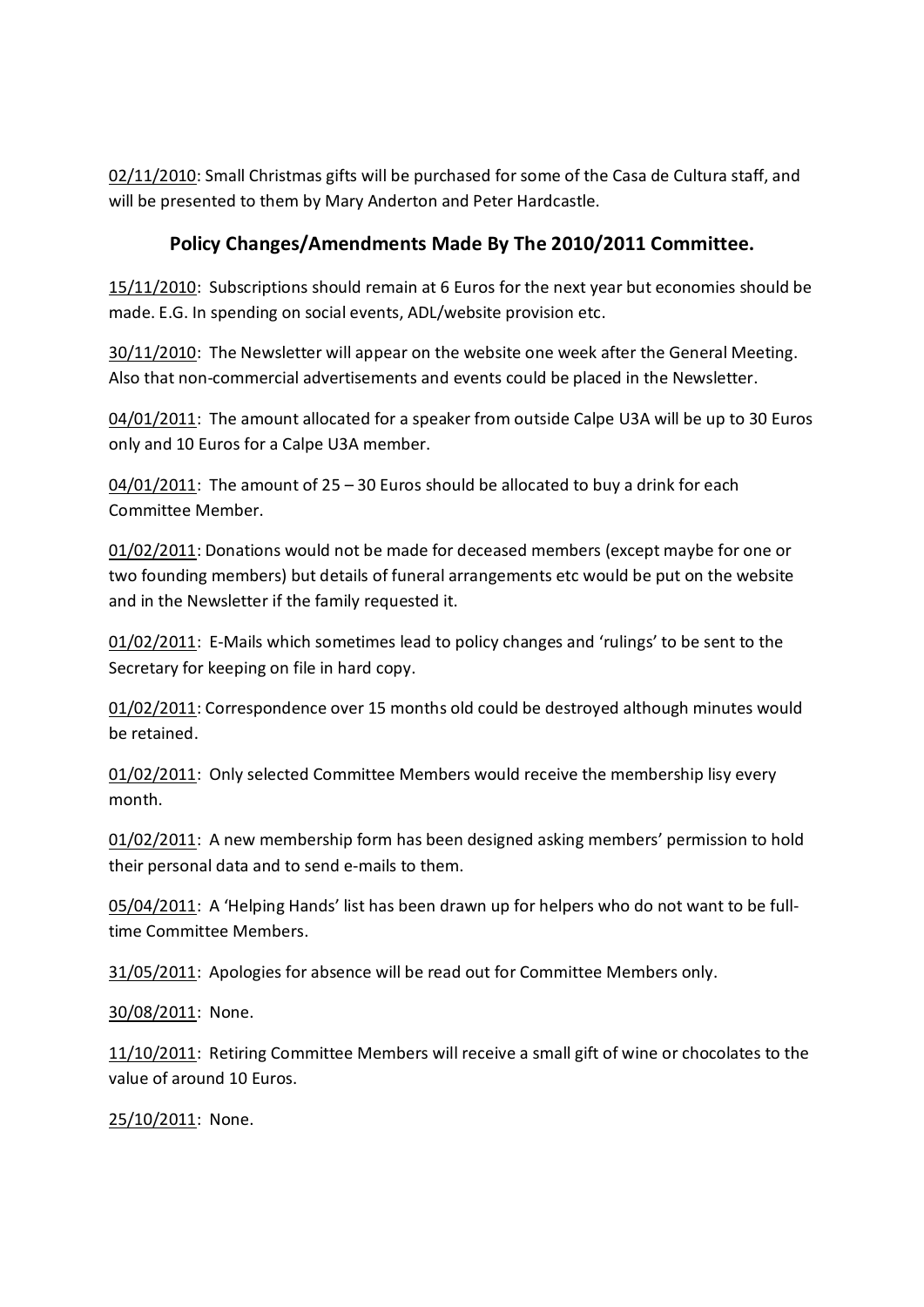## **Addendum (continued)**

11/11/2011: Committee Members would have 'business cards' to hand out as required.

22/11/2011 : In future the computer records of finances would suffice as a permanent record.

## **Policy Changes/Amendments Made By The 2011/2012 Committee.**

03/11/2011: (AGM) Discussion on subscriptions to be increased to 10 Euros to cover any possible increase in costs of the Casa de Cultura imposed by the Town Hall. Proposed by Joan Bryan and seconded by Peter Lally. Motion carried unanimously despite motion by Mary Anderton and seconded by Barbara Turner that decision should be deferred until further information became available.

11/01/2012: Funding For New Groups Having been suggested by the Committee, the following the following forward as a good solution for new groups requesting funding to get under way:

- Funding should only be offered to new groups to help them to get up and running.
- Any member seeking funding should make a written application, briefly stating the nature of their proposed new group, the equipment needed and the use to which the U3A funding would be put.
- This application should be sent to Sandy Bianco, the Groups Co-ordinator who will then present it at a Committee Meeting, for the Committee to decide whether funding will be granted.
- Any such funding will be in the form of a loan, with a maximum value of 50 Euros. The loan will be repaid within twelve months from Group Members' contributions.
- Should the group fail to repay the loan, or cease to operate, any equipment bought with U3A funding would remain the property of U3A Calpe, to be disposed of as the Committee sees fit.

07/12/2012: None.

06/03/2012: Grievance procedure drawn up (see15/05/2012)

### 23/02/2012: None.

15/05/2012: Grievance Procedure agreed and voted upon at General Meeting:

 Grievances may come from Members only, in writing to the Committee, accompanied by membership number and will be discussed at the first opportunity.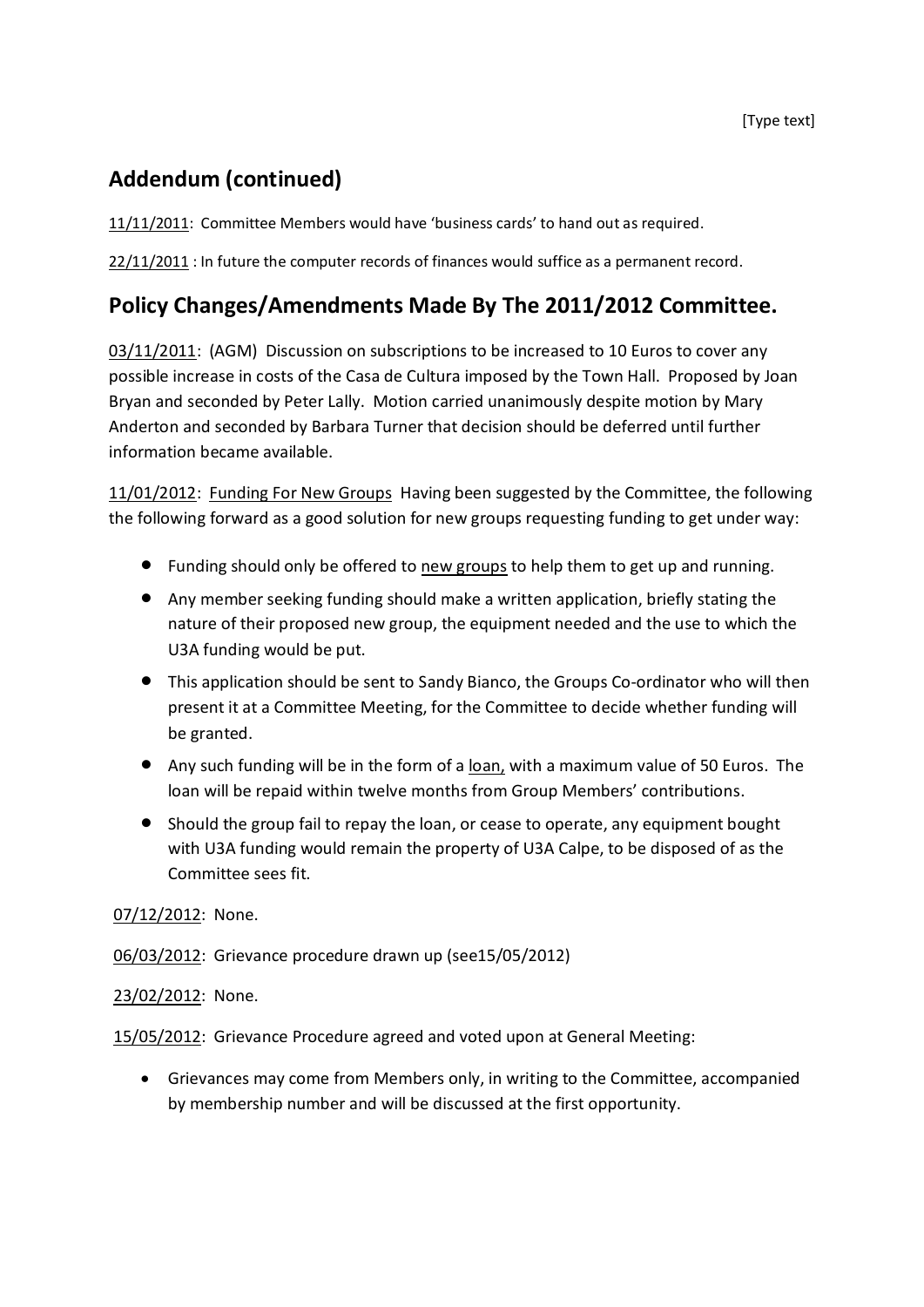- These grievances must be substantiated and witnessed by a member and contain their membership number.
- Grievances must be written to our PO Box number: not verbally, no emails or telephone calls and a record will be kept.
- There will be no appeal unless new information is received which may alter the case.
- This code of practice will be put on our website.

Proposed: Betty Gower and Seconded Liz. Lodge

Unanimous vote in favour.

05/06/2012: None.

04/09/2012: None.

02/10/2012: Appointment of Assistant Webmaster.

## **Policy Changes/Amendments Made By The 2012/13 Committee**

07/02/2013: The Newsletter will be emailed to Members. Those without computer to be given a printed copy as per the list currently held by Tina.

April 2013: New venue accepted by the Members present: the Sol Ifach Hotel for which although we have to pay offers much more suitable accommodation and user‐friendly booking and atmosphere.

09/05/2013: Now that we have a rolling membership the month you pay is the month for renewal. For the future we will impose a three month period beyond which membership will lapse if not renewed. Members may re-join at any time and will be given a new number. 100% vote in agreement at the General Meeting.

09/05/2013: Charitable events (such as Lions) may be advertised in the Newsletter if space permits.

10/09/2013: New Bank. After research by members of the Committee during the summer Kutxabank has been chosen as our banker following the closure of Barclays in Calpe. All monies have been transferred to the new bank.

10/09/2013: Committee reports to be circulated before the meeting to cut down on Committee time.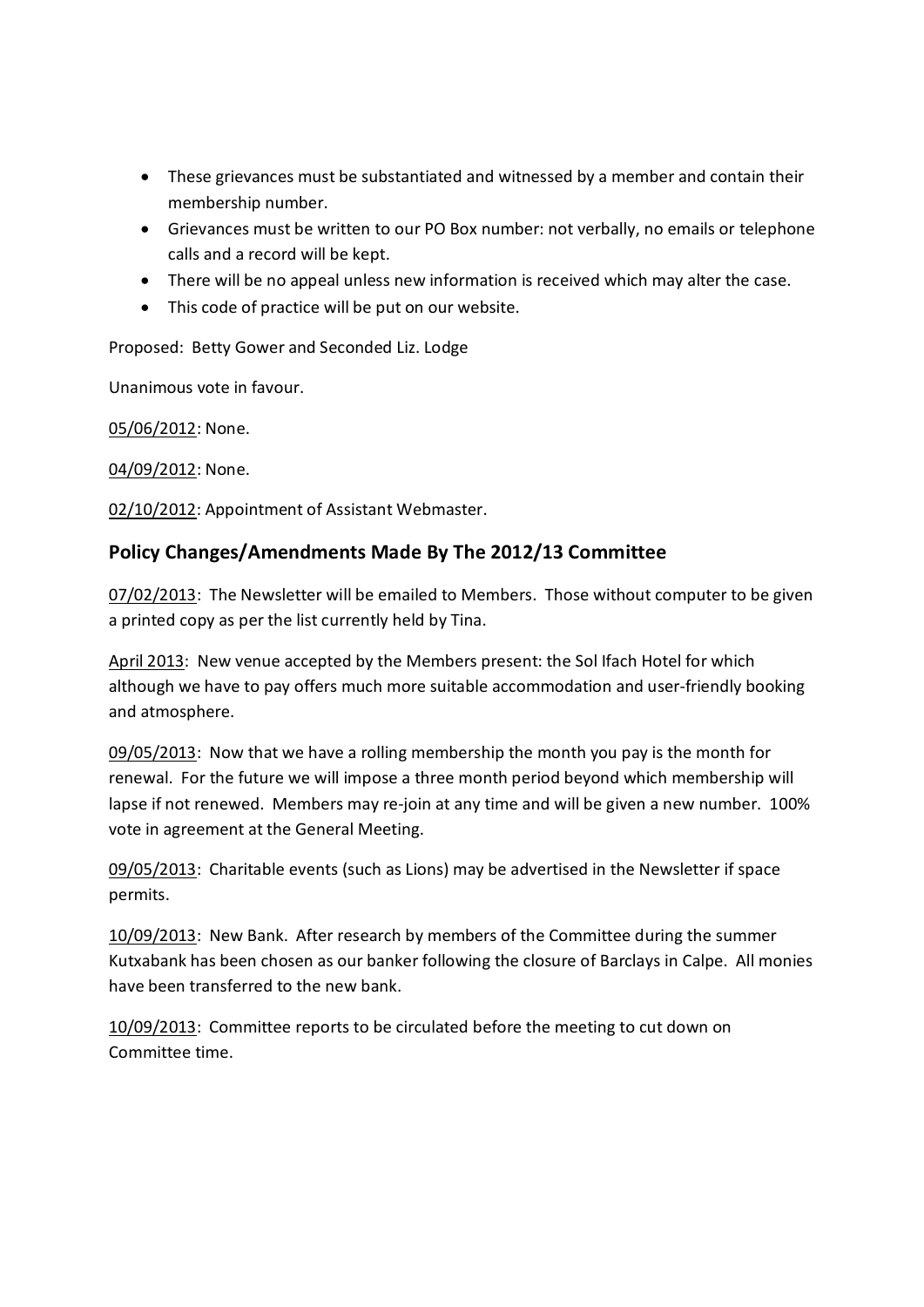## **Policy Changes/Amendments Made By The 2013/14 Committee**

January 2014: None.

February 2014: None.

March 2014: In Committee decided to raise the level of the choir out of 'Groups' to get around the need for a subsidy outside the normal group level.

We will not read out minutes now they are available on the website. 100% of members present in full agreement.

May 2014: David Stockton appointed as 'Official Photographer'.

June 2014: There was no interest from the members in appointing a Committee/Members liaison person as they have in the Moraira U3A.

September 2014: In website domain changed to u3acalpe.org

October 2014: None.

## **Policy Changes/Amendments Made By The 2014/15 Committee**

January 2015: None.

February 2015: Amendment to previous policy on lapsed memberships dated 09/05/2013.

- It is a requirement that Membership fees are renewed on time but a period of 30 days leeway which covers illness, holidays or any other good reason will be accepted.
- Membership will have been deemed to have lapsed after this 30 day period and the member will have to re-join if they wish to continue to belonging to Calpe U3A. Only paid‐up members will be allowed to take part in the U3A group activities or social events and trips without paying a 'guest' surcharge where this applies.

Members were asked if there were any objections to this ruling and there were none.

In Committee agreed that Table Tennis could open a bank account provided they agreed to be audited. Treasurer, Groups Co-ordinator and Secretary met with the bank to set this up. Maybe the choir would like a similar facility.

In Committee agreed that when applicable, everyone will receive the same refund which will be distributed by the appropriate event organiser. In the event of there still being a dispute the matter will be run past the Committee at the next suitable meeting.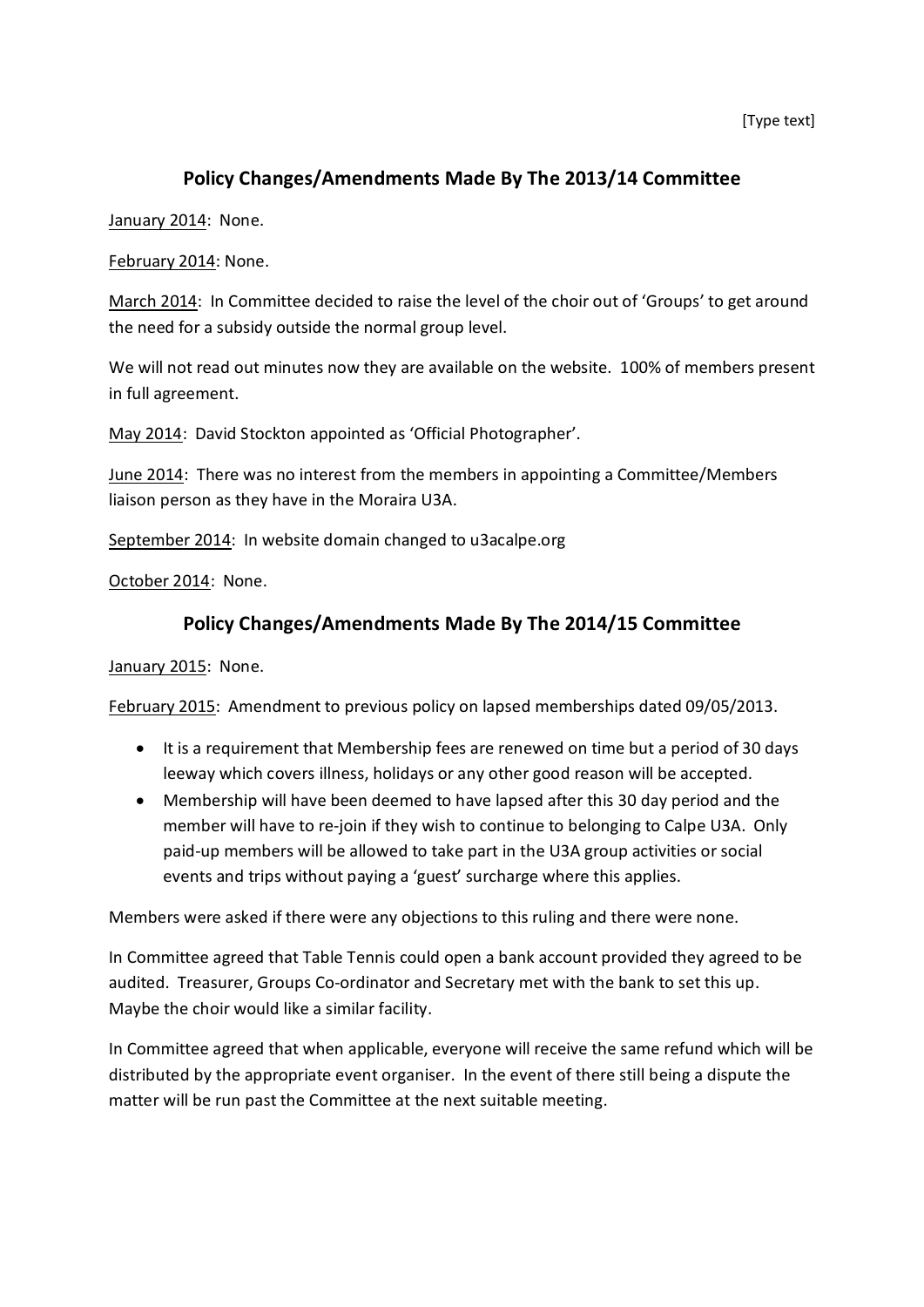March 2015: None.

April 2015: None.

May 2015: None.

June 2015: Liability release form for those playing sports to be signed by those participating.

September 2015: None.

October 2015: None.

November 2015: None.

### **Policy Changes/Amendments Made By The 2015/16 Committee**

January 2016: Reinstated the suggestions box at General Meetings.

Scrapbooks now mothballed and will be kept at the Ifach.

February 2016: None.

March 2016: None.

April 2016: AOB in General Meetings to be altered. Members wishing to raise an item, to put it in writing to the Committee giving name and membership number either to the Secretary or to our Postbox.

Change to the minimum age (40) for new members: not to affect current members.

May 2016: None.

June 2016: None.

September 2016: Terminate the Grievance Procedure introduced in 2012 and rely on the Statutes to air disputes.

Discontinue red star groups in line with other local U3A Groups who do not have this facility.